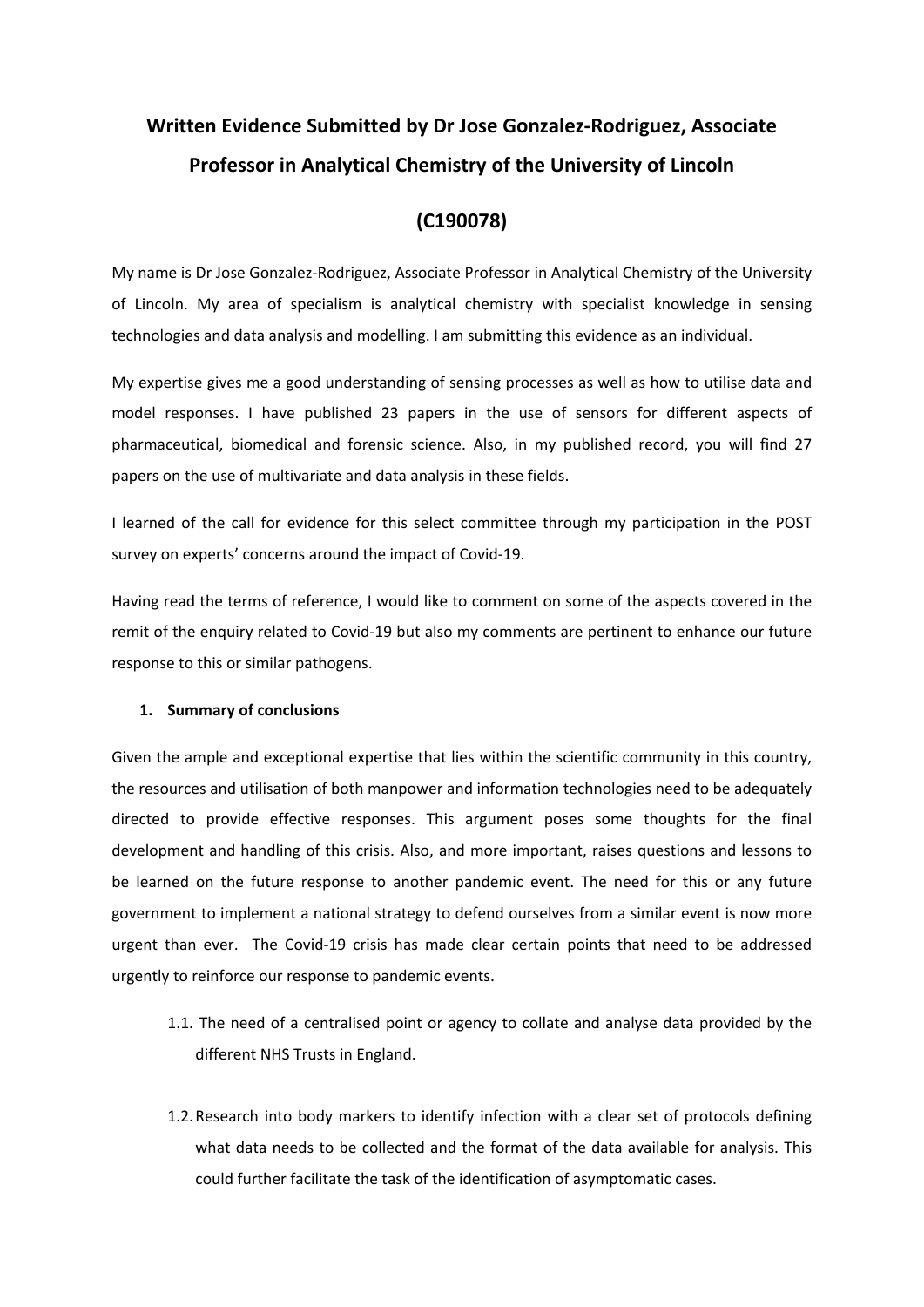- 1.3.Data sanitised to be compliant with GDPR data and analysis of the information received would be necessary. Compliance and consistency of this data can be best achieved by the means of a processing centre for biological emergencies to centralise the information received from the different Trusts.
- 1.4.Availability of adequate computing facilities and production of a volume of statistically significant amount of patient data are required to establish robust conclusions and avoid conflicting scientific opinions.
- 1.5.Recruitment, or temporary redeployment, of a team of different specialists in data analysis and computational biology selected from the different public bodies and Universities in England to compile the existing information and produce periodic reports on this and future outbreaks or in case of an emergency.
- 1.6.Recovery of archived data from the different NHS Trusts to post-process information that might be useful to learn lessons for a future outbreak.

## **2. The contribution of research and development in understanding, modelling and predicting the nature and spread of the virus;**

We all need to praise the admirable work performed by many universities in this country collating the data and presenting the research in top scientific journals. This, being valuable, does not offer the opportunity for government to access key essential conclusions. These papers have been possible because of the close relationship that the NHS and Universities have nurtured for years. However, access to reliable data has been difficult and public reports and sanitised data have not been made available for scientists to study them and maximise our response. Much of the literature has been rushed or using small datasets. This is understandable given the emergency but, in some occasions, the statistical value has been low leading to contradicting or changing conclusions. This is not only a problem in the UK. It has sadly affected most nations with capabilities to significantly contribute to solving this problem. Until today many questions remain unanswered or unclear (on the lethality of the virus and reasons for this, the speed of mutation or the means of transmission and measures that can help to reduce it). Again, these are examples of a non-coordinated action. All the efforts are valuable, but if the forces involved do not push in the same direction the results are diminished or worse, create unnecessary confusion.

More important is the question of the immunity generated: a question for which we do not have a clear answer yet. In this question lies the solution to this crisis. This is where I see the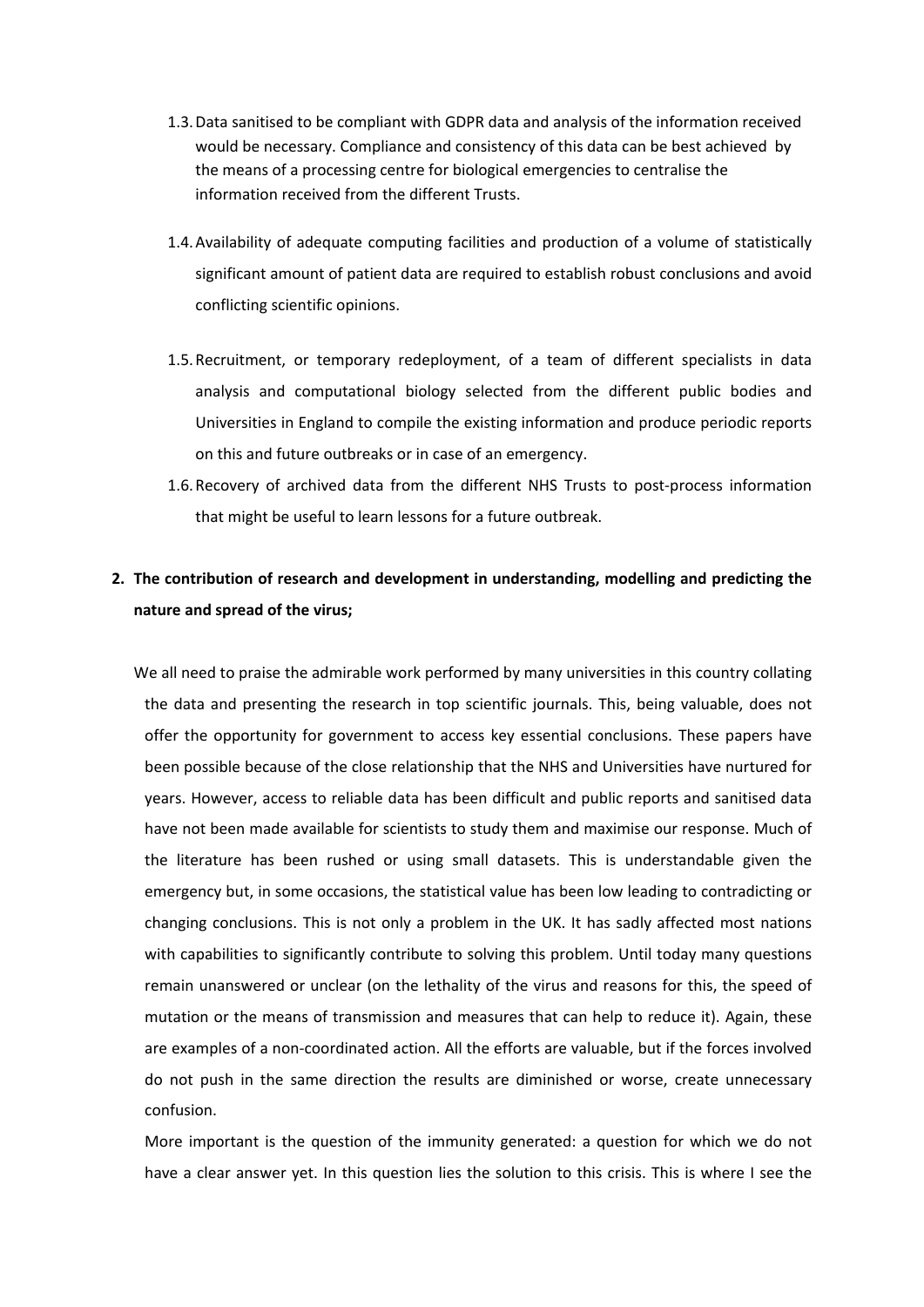diaspora of efforts and expertise and mind-power have not been put together to achieve a greater good. There is a need for government to coordinate and command a response and, of course, giving the right credit and economic incentives to institutions. This is where a coordinated effort could also help to reduce the number of casualties and offer clear statistically robust data.

### **3. The capacity and capability of the UK research base in providing a response to the outbreak, in terms of the development of testing, diagnostic methods and technologies;**

Sensing technologies and data processing have been developed at a slower pace than desired and it took time for reliable tests to be produced and purchased. A delay in the identification of the virus presence in asymptomatic cases has impacted on the decision making process and keep the risk and the threat very much alive. While detecting the virus when active is relatively straight forward using PCR technology, there is no clear evidence of whether the virus presence after infection can be identified based on antibodies presence. Serology studies suggest a lower incidence of the virus based on the presence of antibodies in their blood. This way of assessing post-infection has been proven uncertain as some positive cases do not show any antibodies after recovering from the disease. This eliminates the usefulness of an immunity passport based on antibody's presence (ethical considerations aside). Only if all suspected cases at the time had been effectively identified and properly recorded we could have a clear picture of incidence and level of protection. This would help to manage future outbreaks assuming the reinfection is unlikely in the short term, as present evidence suggests. This brings the urgent need to collate all available information in case of a second outbreak or another pandemic episode occurring in the near future.

Indirect identification and processing of information from patients known to have contracted the disease and from those asymptomatic cases where no antibodies or sign of the virus can be found has not been effectively accomplished yet. Other biological markers in the body may offer answers to this question but this is difficult to achieve without a coordinated effort. This needs to be corrected for the future if we want to access this resource. Early and effective identification of both asymptomatic cases and early stages of the presence of the virus itself through other markers might help to isolate cases effectively. This is true not only for the case of Covid-19 but it can be applied for other infectious agents which could appear in the future. This would be the mission of a centralised data collection and processing agency. This national centre could use all available data from hospitals to find common biological markers associated